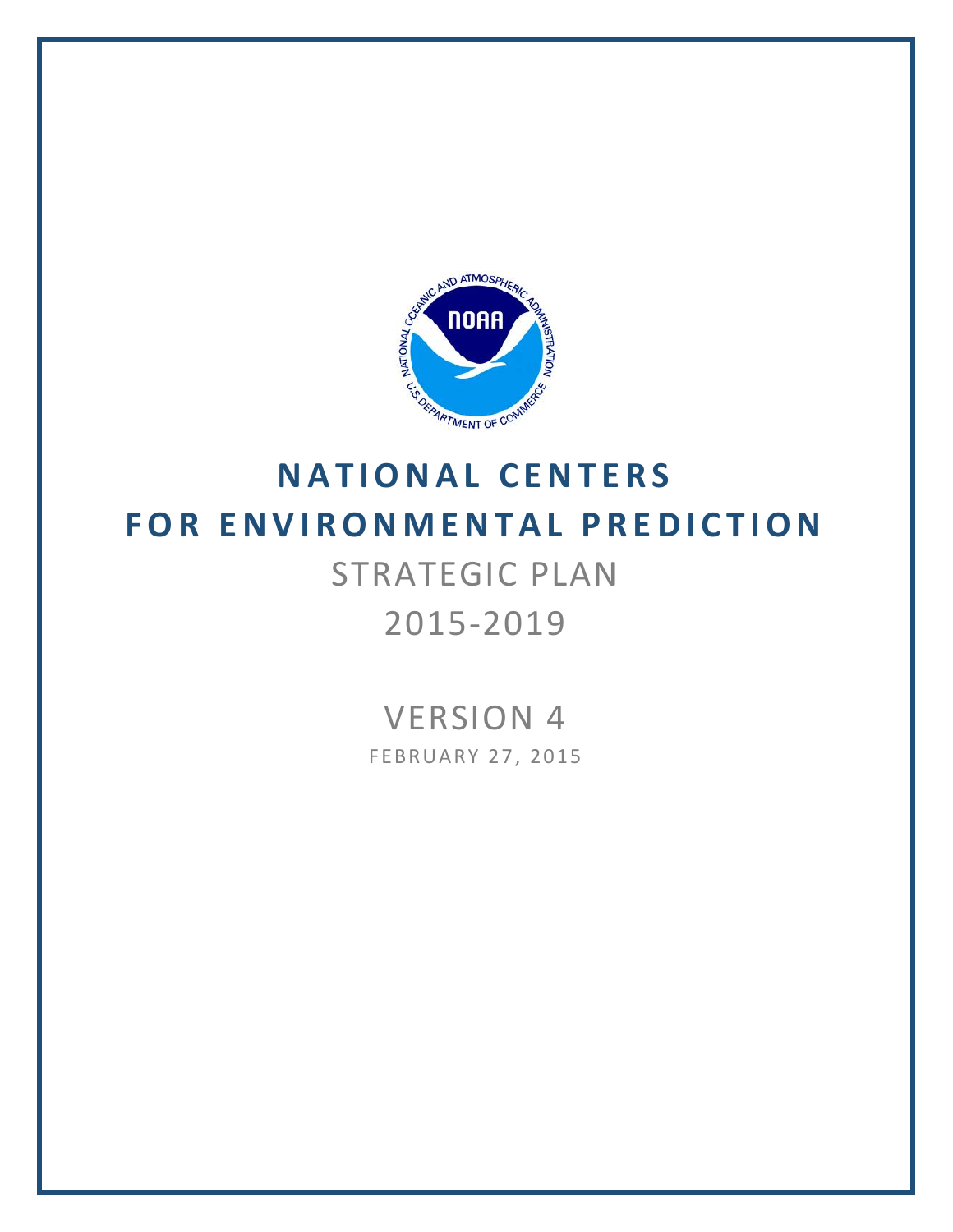#### **MISSION**

NCEP delivers national and global operational weather, water and climate products and services essential to protecting life, property and economic well-being.

#### **VISION**

The trusted source for environmental predictions from the sun to the sea, when it matters most.

#### **UNIQUE VALUE PROPOSITION**

NCEP science-based operational products and services are essential to public safety and foundational to the national and global weather, water and climate enterprises.

#### **CORE VALUES**

Personal Accountability Scientific Integrity Honesty **Trust** 

#### **NATIONAL CENTERS**

- Aviation Weather Center
- Climate Prediction Center
- Environmental Modeling Center
	- National Hurricane Center
	- NCEP Central Operations
	- Ocean Prediction Center
- Space Weather Prediction Center
	- Storm Prediction Center
	- Weather Prediction Center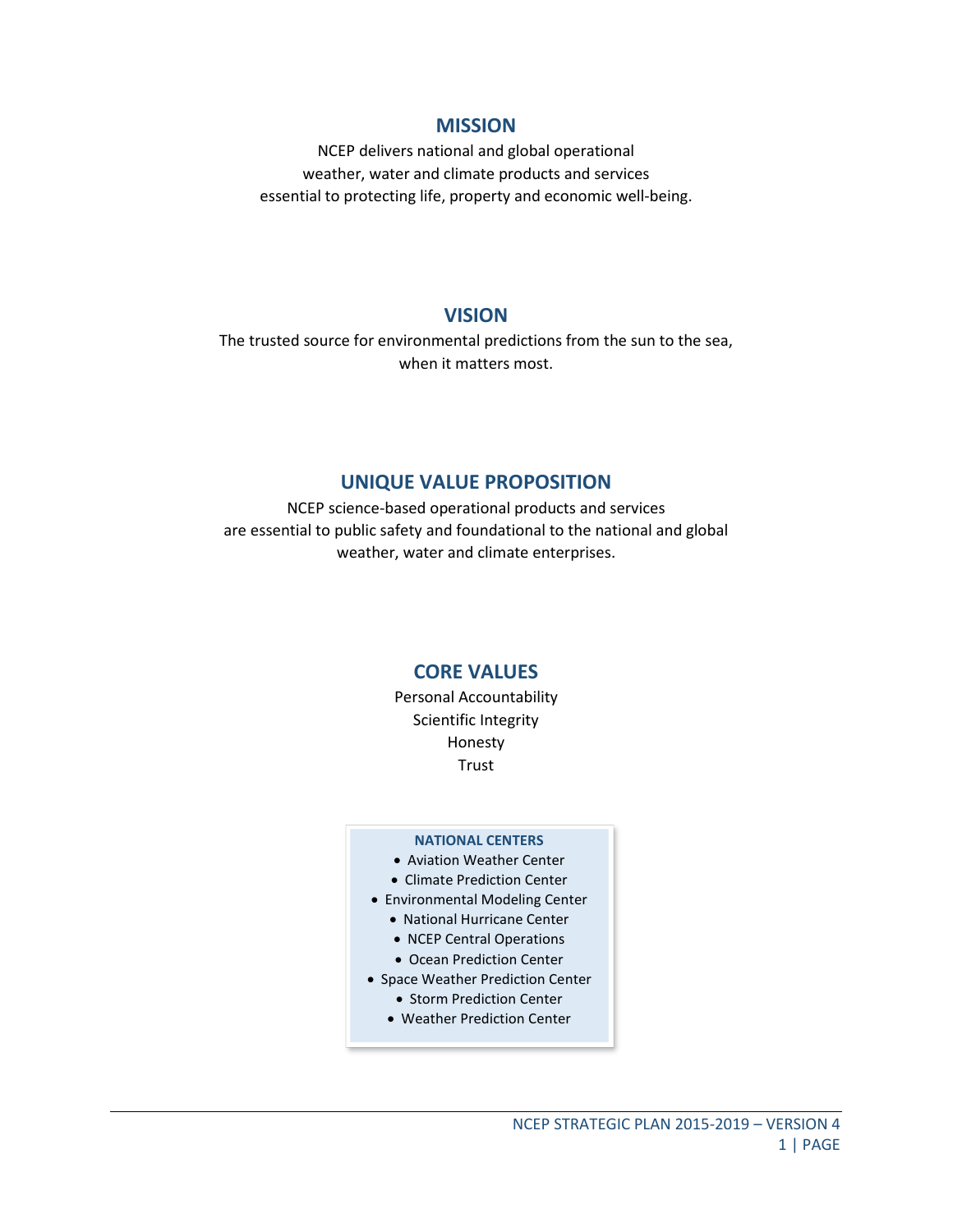### **GOALS**



#### 1.0 F0CUSED, CUSTOMER-DRIVEN PRODUCTS & SERVICES

•Advance and focus NCEP decision support products and services, driven by customer priorities and supported by partner capabilities.

#### 2.0 CUSTOMER & STAKEHOLDER ENGAGEMENT

•Achieve open and transparent engagement and collaboration with customers and stakeholders to understand needs and leverage partner capabilities and expertise.

#### 3.0 PEOPLE & CULTURE

•Retain a highly skilled and satisfied workforce which demonstrates a culture of collaboration and adaptability to changing conditions and customer needs.

#### 4.0 GLOBAL LEADER IN SCIENCE & INNOVATION

•Demonstrate global leadership in modeling and forecasting with innovative, collaborative science and applied research to support effective decision making.

#### 5.0 DATA, TECHNOLOGY & INFRASTRUCTURE

•Strengthen the IT infrastructure, tools, and capabilities to integrate data streams, improve access, display, and timely dissemination and availability of data and information.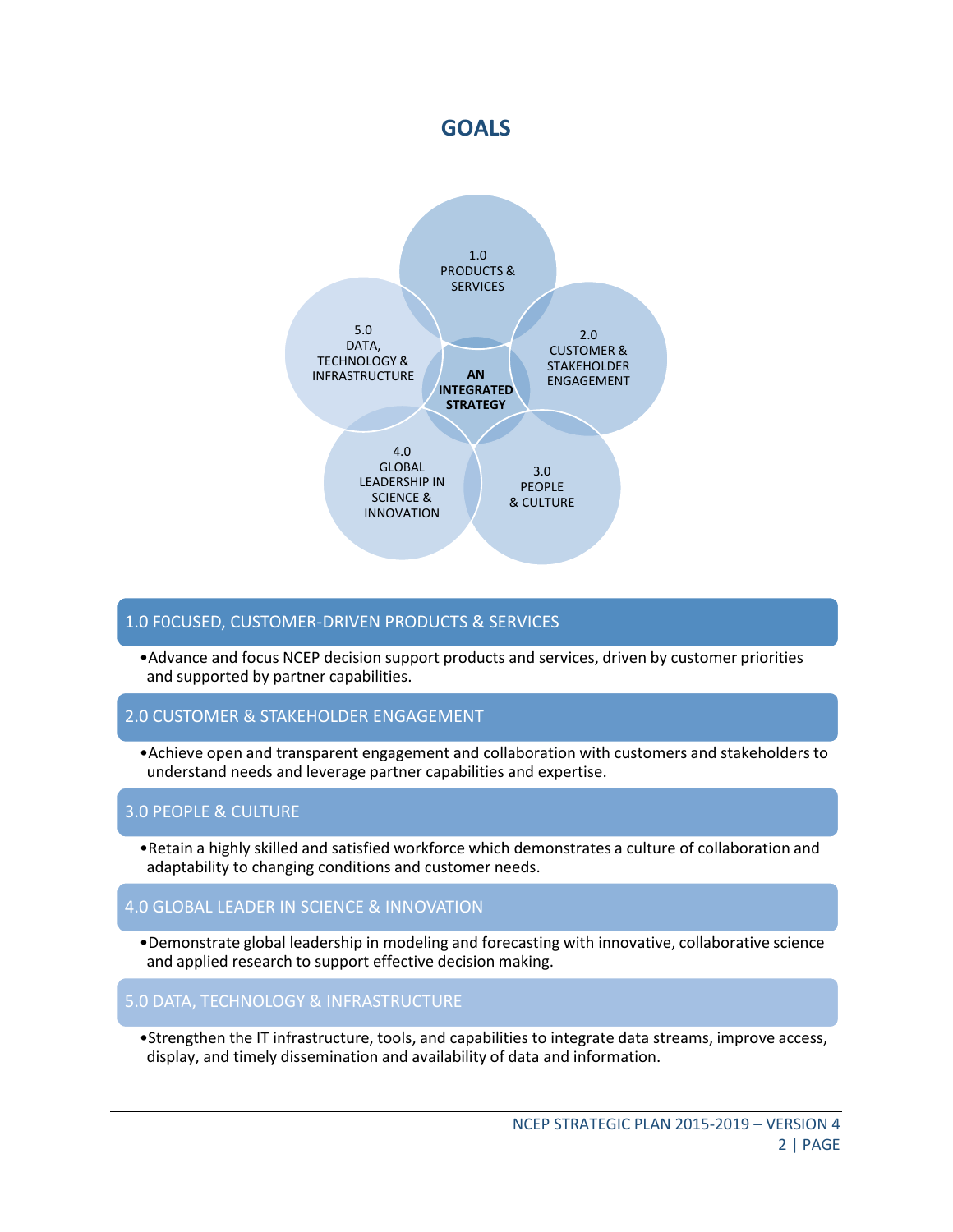# **1.0 FOCUSED, CUSTOMER-DRIVEN PRODUCTS & SERVICES**

**Advance and focus NCEP decision support products and services, driven by customer priorities and supported by partner capabilities.**

#### WEATHER READY NATION DECISION SUPPORT SERVICES

- 1.1 Provide actionable Impact-Based Decision Support Services to reduce weather related deaths by 10% over 5 years.
- 1.2 Guide real-time operational collaborative efforts to achieve consistent and accurate services within the NWS integrated field structure.
- 1.3 Reduce inconsistencies in probabilistic definitions, display, and communications of hazards across all Centers.

#### **PRODUCTS & SERVICES**

- Forecasts
- Watches and Warnings
- Guidance
- Analyses and Assessments
- Technical Advice and Consultation
- 1.4 Increase the number of NCEP forecasts with an underlying probabilistic foundation by 50% by the end of FY19 against an FY15 baseline.
- 1.5 Integrate social science into new public products and services.
- 1.6 Extend the lead time of skillful forecasts of high-impact environmental events by at least 10%.
- 1.7 Modernize product and service formats to enable personalized delivery of life-saving alerts for a mobile society.
- 1.8 Partner with a wide spectrum of national and regional decision makers to translate hazard information into quantifiable forecasts to mitigate adverse economic impacts.
- 1.9 Collaborate with partners in social science, media, emergency management and the private sector to develop a communications strategy for rapidly changing hazard information.
- 1.10 Provide specialized decision support services to meet validated OCONUS requirements.

#### WEATHER, WATER, CLIMATE, ECOSYSTEMS & SECTOR SPECIFIC PRODUCTS & SERVICES

*NWS GOAL 1: IMPROVE WEATHER DECISION SERVICES FOR EVENTS THAT THREATEN LIVES AND LIVELIHOODS.*

- 1.11 Extend probabilistic daily temperature and precipitation forecasts out to 10 days
- 1.12 Establish forecasts of the arrival of tropical storm force winds.
- 1.13 Issue text, graphical and gridded public and marine forecast products, watches and warnings for tropical cyclone threats *before* storm formation.
- 1.14 Extend probabilistic forecasts of individual severe weather hazards to day 2.
- 1.15 Establish high temporal resolution probabilistic severe weather outlooks to support national decision making on hourly time scales.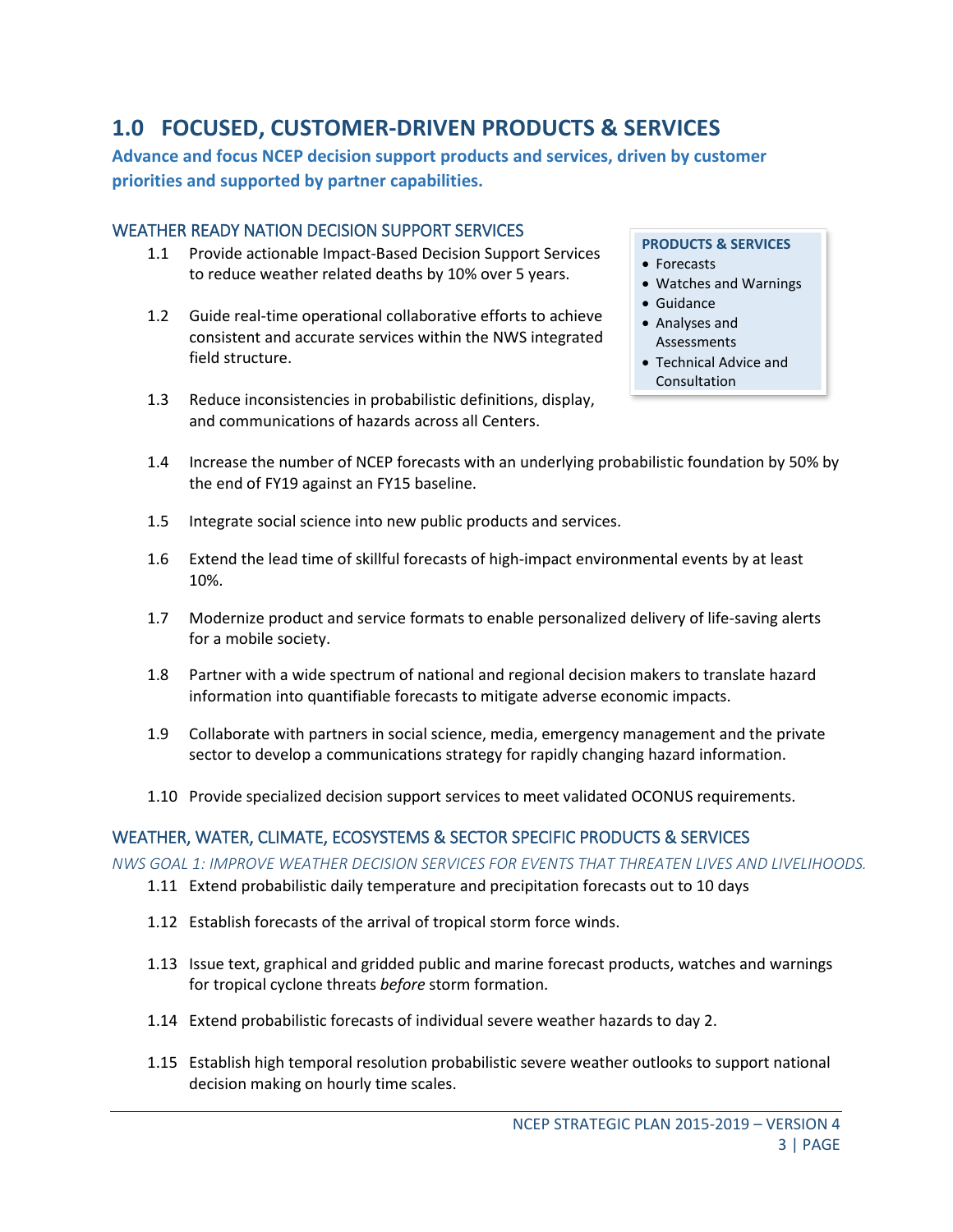- 1.16 Extend marine graphical forecasts from 4 days to 7 days.
- 1.17 Issue probabilistic marine warnings out to 10 days.

*NWS GOAL 2: DELIVER A BROAD SUITE OF IMPROVED WATER FORECASTING SERVICES TO SUPPORT MANAGEMENT OF THE NATION'S WATER SUPPLY.*

- 1.18 Partner with River Forecast Centers, Weather Forecast Offices, and the National Water Center to improve flash flood forecast lead-time by 10%.
- 1.19 Partner with River Forecast Centers and the National Water Center to provide new drought and flood guidance for water resource services.

*NWS GOAL 3: ENHANCE CLIMATE SERVICES TO HELP COMMUNITIES, BUSINESSES, AND GOVERNMENTS UNDERSTAND AND ADAPT TO CLIMATE-RELATED RISKS.*

- 1.20 Complete the seamless suite of NCEP weather and climate products by filling the week 3-4 gap.
- 1.21 Develop and issue Arctic sea-ice melt and freeze outlooks.

#### *NWS GOAL 4: IMPROVE SECTOR-RELEVANT INFORMATION IN SUPPORT OF ECONOMIC PRODUCTIVITY.*

- 1.22 Establish regional space weather forecast capability.
- 1.23 Improve aviation ceiling and visibility forecasts skill by 10%.
- 1.24 Implement an integrated impact decision support service that drives the NWS' common operating picture to the Federal Aviation Administration, airlines and General Aviation community, resulting in faster and smarter decisions, increased economic benefit and enhanced aviation safety.
- 1.25 Partner with Weather Forecast Offices, Department of Transportation, and Emergency Managers to provide predictive guidance for snow and ice on untreated roads.
- 1.26 Improve accuracy of monthly and seasonal drought outlooks by 10% for the agricultural community.
- 1.27 Convert from text only to gridded high seas forecasts.
- 1.28 Partner with the Department of Health and Human Services to improve predictions in areas that impact human health (i.e. water quality, food, and pathogens).
- 1.29 Provide forecast and nowcast information on the solar radiation environment for commercial aviation and space transportation and tourism sectors.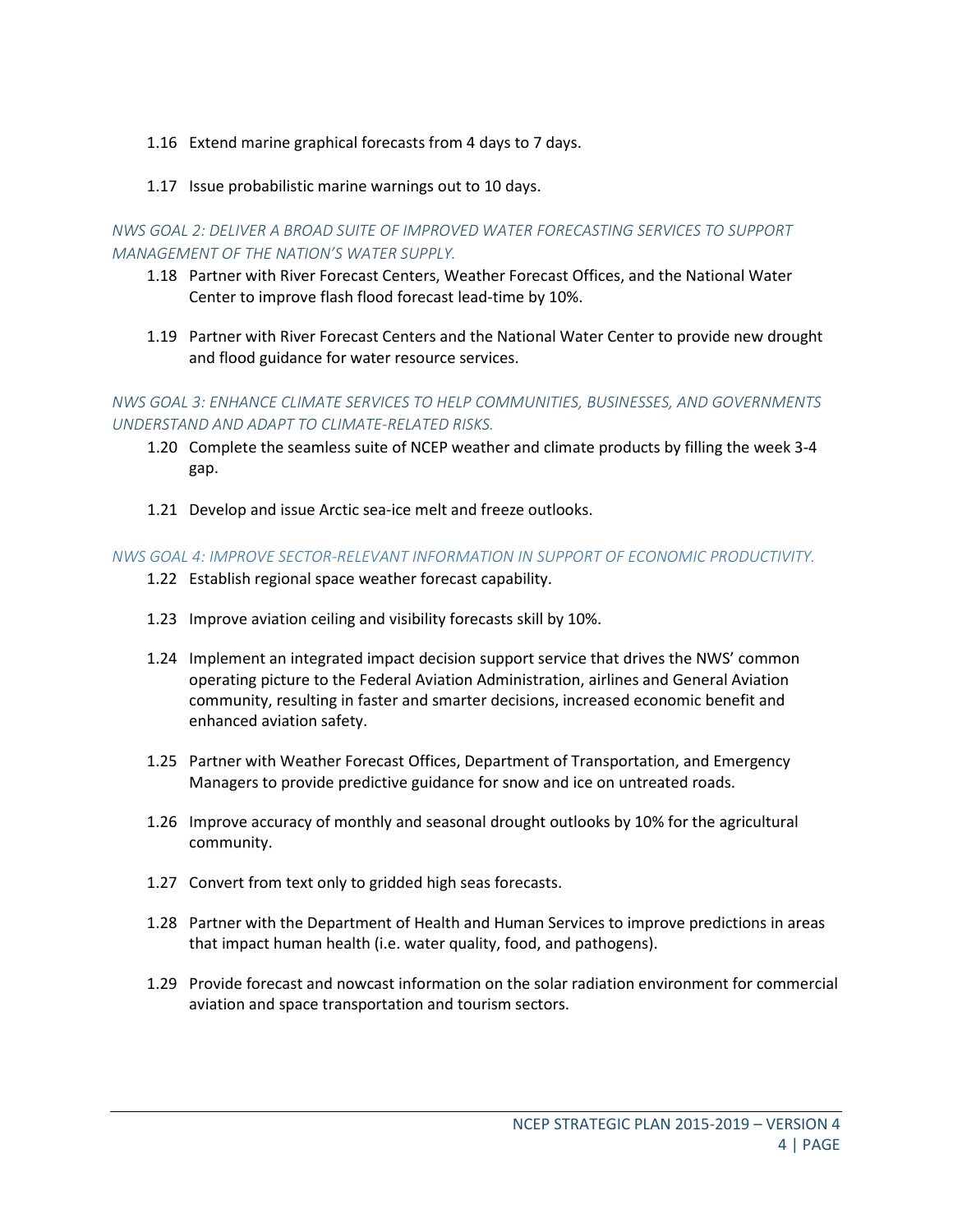#### *NWS GOAL 5: ENABLE INTEGRATED ENVIRONMENTAL FORECAST SERVICES SUPPORTING HEALTHY COMMUNITIES AND ECOSYSTEMS.*

1.30 Partner with NOS and NOAA Regional Associations to expand hypoxia, harmful algae blooms, pathogens, and habitat ecological models from regional to national scale to enable the forecast of high impact biological events.

#### PRODUCT DELIVERY

- 1.31 Provide real-time access to NOAA products and services through an integrated enterprisewide dissemination service.
- 1.32 Align and standardize NCEP web services across all Centers to improve the user experience.
- 1.33 Partner to expand access to NCEP products and services via mobile devices with an NCEP app.

# **2.0 CUSTOMER & STAKEHOLDER ENGAGEMENT**

**Achieve open and transparent engagement and collaboration with customers and stakeholders to understand needs and leverage partner capabilities and expertise.**

#### CUSTOMER REQUIREMENTS & FEEDBACK SYSTEM

- 2.1 Implement a transparent customer requirements process to systematically engage customers in collecting, assessing, prioritizing, and anticipating requirements.
- 2.2 Annually publish a summary of customer requirements to support a culture of transparency and enhance partner understanding of user demand for NCEP products and services.

#### **PRODUCT PRIORITIZATION CRITERIA**

- Numbers/types of users
- Impact on users
- Resource needs (cost/benefit analyses)
- Scientific needs (downstream dependencies)
- 2.3 Eliminate any and all products and services which do not align with validated customer requirements.
- 2.4 Continuously solicit product feedback from the user community to drive improvement and new product development decisions.
- 2.5 Establish sector-specific success indicators by Center and annually assess customer satisfaction against indicators.

#### COMMUNICATIONS & OUTREACH

- 2.6 Implement a five year strategic communications and outreach plan to promote an accurate understanding of NCEP capabilities and offerings.
	- 2.6.1 Host annual roundtable meetings with stakeholders on strategic topics to improve planning and service outcomes.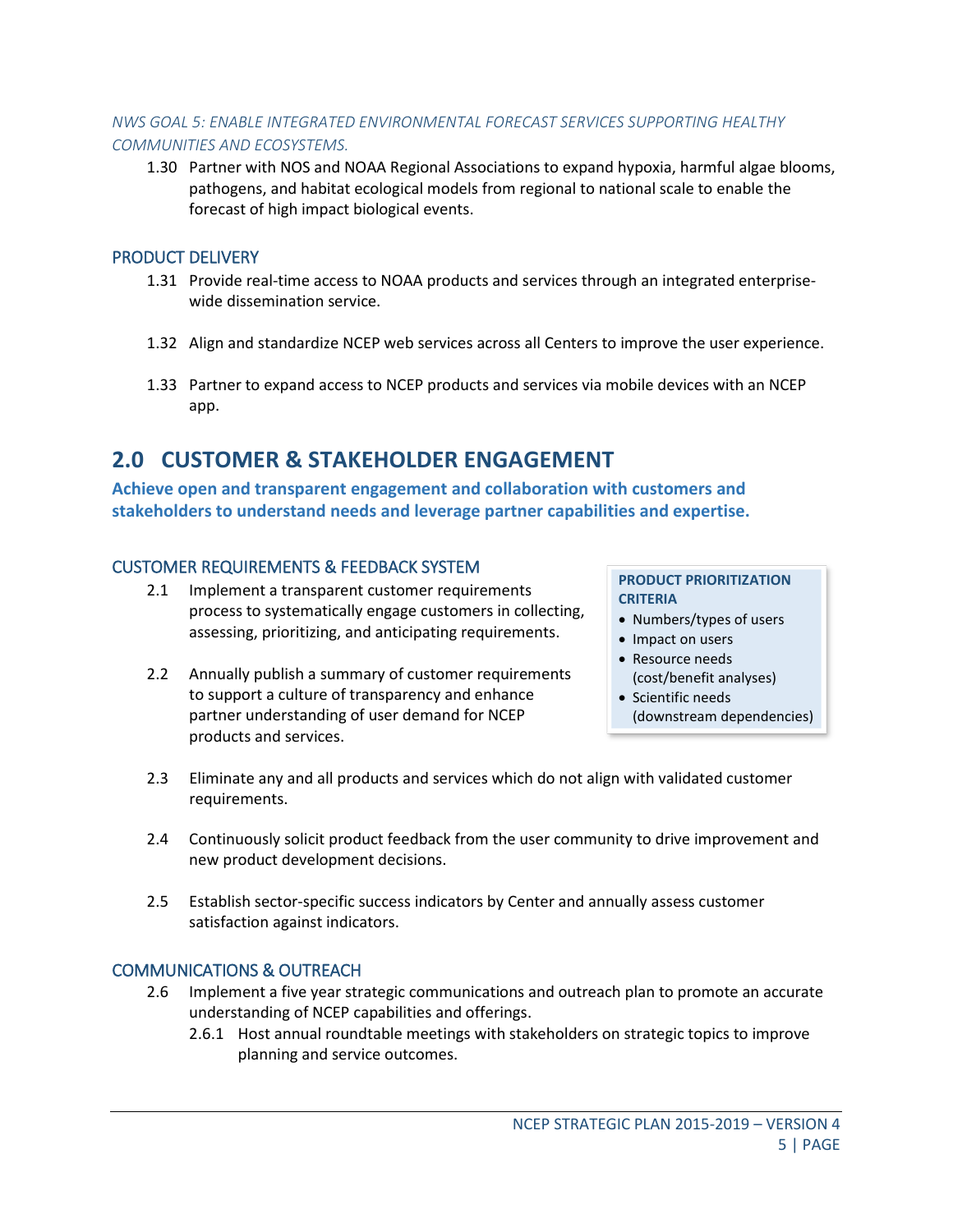- 2.6.2 Publish an NCEP annual report highlighting strategic plan accomplishments and things on the next year's horizon.
- 2.6.3 Implement community outreach events at each Center annually.

#### USER TRAINING & EDUCATION

- 2.7 Establish two user training sessions per year at professional meetings on NCEP products and plans.
- 2.8 Develop an online training program on the use of NCEP products and services, modeled after COMET modules.
- 2.9 Collaborate with the International Association of Emergency Managers to implement an accredited training program.

#### **PARTNERSHIPS**

- 2.10 Establish a transparent process and criteria for engaging in partnerships to augment resources and capabilities.
- 2.11 Add 100 Weather Ready Nation Ambassadors to strengthen the nation's readiness, responsiveness, and overall resilience for extreme weather, water, and climate events.

## **3.0 PEOPLE & CULTURE**

#### **Retain a highly skilled and satisfied workforce which demonstrates a culture of collaboration and adaptability to changing conditions and customer needs.**

*NWS GOAL 6: SUSTAIN A HIGHLY-SKILLED, PROFESSIONAL WORKFORCE EQUIPPED WITH THE TRAINING, TOOLS, AND INFRASTRUCTURE TO ACCOMPLISH OUR MISSION.*

#### PEOPLE

#### *FUTURE SKILLS & ROLES*

- 3.1 Develop the necessary skills and expertise to match mission requirements over the next 5 years.
- 3.2 Define the future role of the forecaster through the labor-management relations partnership.

#### STAFFING & DEVELOPMENT

#### *RECRUITMENT*

- 3.3 Develop a diverse NCEP workforce to foster innovative ideas and products.
- 3.4 Develop staffing and recruitment plans through the Labor Management Relations process for all Centers and the OD to fill all vacancies in the NCEP organization.
- 3.5 Support at least 5 new academic student internships annually NCEP-wide.

#### *TRAINING*

- 3.6 Implement a multi-year training plan and designate a coordinator to sustain commitment, visibility, and coordination for all professional development activities.
	- 3.6.1 Provide team members with tools and techniques for effective collaboration.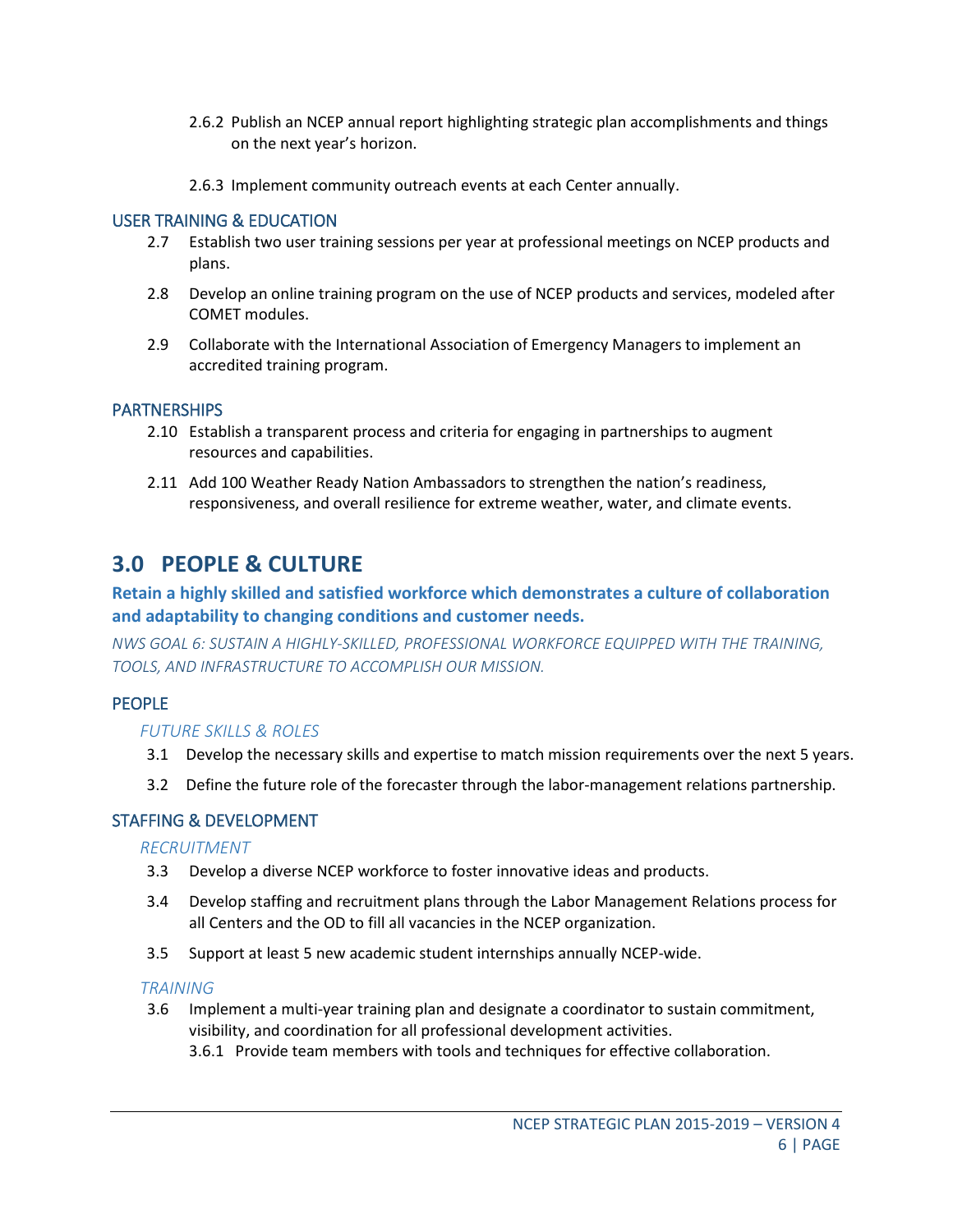#### WORKFORCE SATISFACTION & WELL-BEING

- 3.7 Increase employee satisfaction scores on the Federal Employee Viewpoint Survey to 80% by the end of FY19.
- 3.8 Work with the NWS Employees Organization to involve employees in AOP processes in all Centers.
- 3.9 Increase individual flexibility with alternative work schedules and the telework policy.
- 3.10 Explore the Department of Commerce Job Sharing Program for an NCEP pilot.
- 3.11 Strengthen Labor Management Relations to achieve a "green light" status at all Centers.

#### LEADERSHIP & SUCCESSION PLANNING

- 3.12 Implement a National Center Leadership Development Program to build strong NCEP leaders with interpersonal, communication, and mentor skills.
- 3.13 Leverage existing NOAA mentoring programs and support the participation of at least 4 managers and 10 employees annually.
- 3.14 Produce Center level succession plans by the end of FY19.

#### **CULTURE**

- 3.15 Promote a culture of collaboration with a focus on strategic plan priorities.
- 3.16 Build a culture of trust with Weather Forecast Offices, River Forecast Centers, Center Weather Service Units, and Service Centers to foster collaboration to improve consistency and accuracy of products and services.
	- 3.16.1 Influence model development based on expertise and sector specific knowledge.
	- 3.16.2 Improve high-impact forecasts by leveraging expertise and sector specific knowledge of Service Centers.
- 3.17 Commit resources to encourage, recognize, and reward innovation.
- 3.18 Partner with external organizations to develop methods to infuse and measure innovation.

# **4.0 GLOBAL LEADER IN SCIENCE & INNOVATION**

**Demonstrate global leadership in modeling and forecasting with innovative, collaborative science and applied research to support effective decision making.** 

#### SCIENTIFIC FOUNDATIONS

- 4.1 Partner to strengthen science foundations for operational model and forecast improvement.
- 4.2 Host a collaborative symposium bi-annually to enable the identification of specific research targets within foundational areas.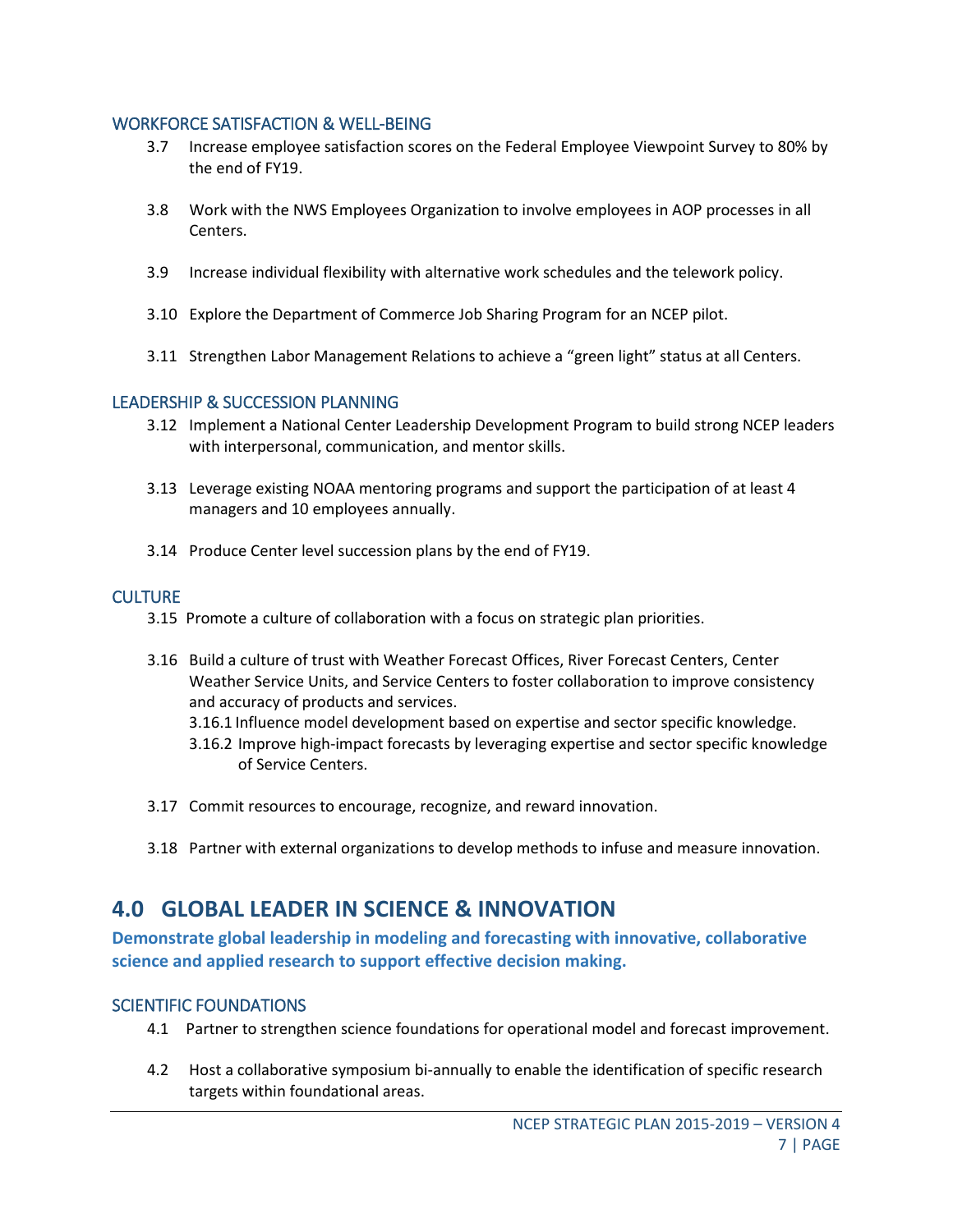- 4.3 Collaborate with partners to define metrics for model performance that are appropriate across Service Centers.
- 4.4 Strengthen the relationships between NCEP developers, Service Science Divisions, and Science Operations Officers to address agency development needs.
- 4.5 Assimilate new satellite observations to improve NCEP products and services, including Geostationary Operational Environment Satellite – R (GOES-R), Joint Polar Satellite System (JPSS), Deep Space Climate Observatory (DSCOVR), and Constellation Observing System for Meteorology, Ionosphere and Climate (COSMIC II).
- 4.6 Acquire existing or nontraditional, nonfederal data with high potential to enhance the analysis in data sparse areas, including drones, subsurface gliders, Mesonets, TAMDAR, UAV, and IOOS.
- 4.7 Advance data assimilation methods with Joint Centers, OAR, NASA, and others to improve analyses.
- 4.8 Strengthen the verification process across NCEP, WFOs, partners, and HQ to promote trust and provide a common starting point for skill assessment.

#### STRATEGIC SCIENCE INVESTMENTS

- 4.9 Develop a centralized framework for planning and executing scientific targets of opportunities.
	- 4.9.1 Appoint chief scientist in NCEP to ensure full integration of science across the organization.
	- 4.9.2 Develop an NCEP Strategic Science Plan in collaboration with partners and stakeholders.
	- 4.9.3 Establish an annual science summit.
	- 4.9.4 Establish criteria for external participation in planning and partnerships in execution.
- 4.10 Establish Center-specific science advisory groups to guide improvement in the quality of analyses and forecasts and overall scientific foundations.
- 4.11 Expand the international training desks to all Centers by 2019.
- 4.12 Establish an NCEP visiting scientist program with resources to support six visits per year (to or from NCEP) including international opportunities.

#### MODELS

- 4.13 Implement a new unified global coupled data assimilation and modeling suite.
	- 4.13.1 Couple the atmosphere to the ionosphere, ocean, sea ice, waves, land, and chemistry.
	- 4.13.2 Develop scale-aware physics to enable unified approach to modeling.
	- 4.13.3 Implement Next Generation Global Prediction System dynamic core.
- 4.14 Implement the North American Multi-Model Ensemble system.
- 4.15 Implement an operational space weather modeling capability.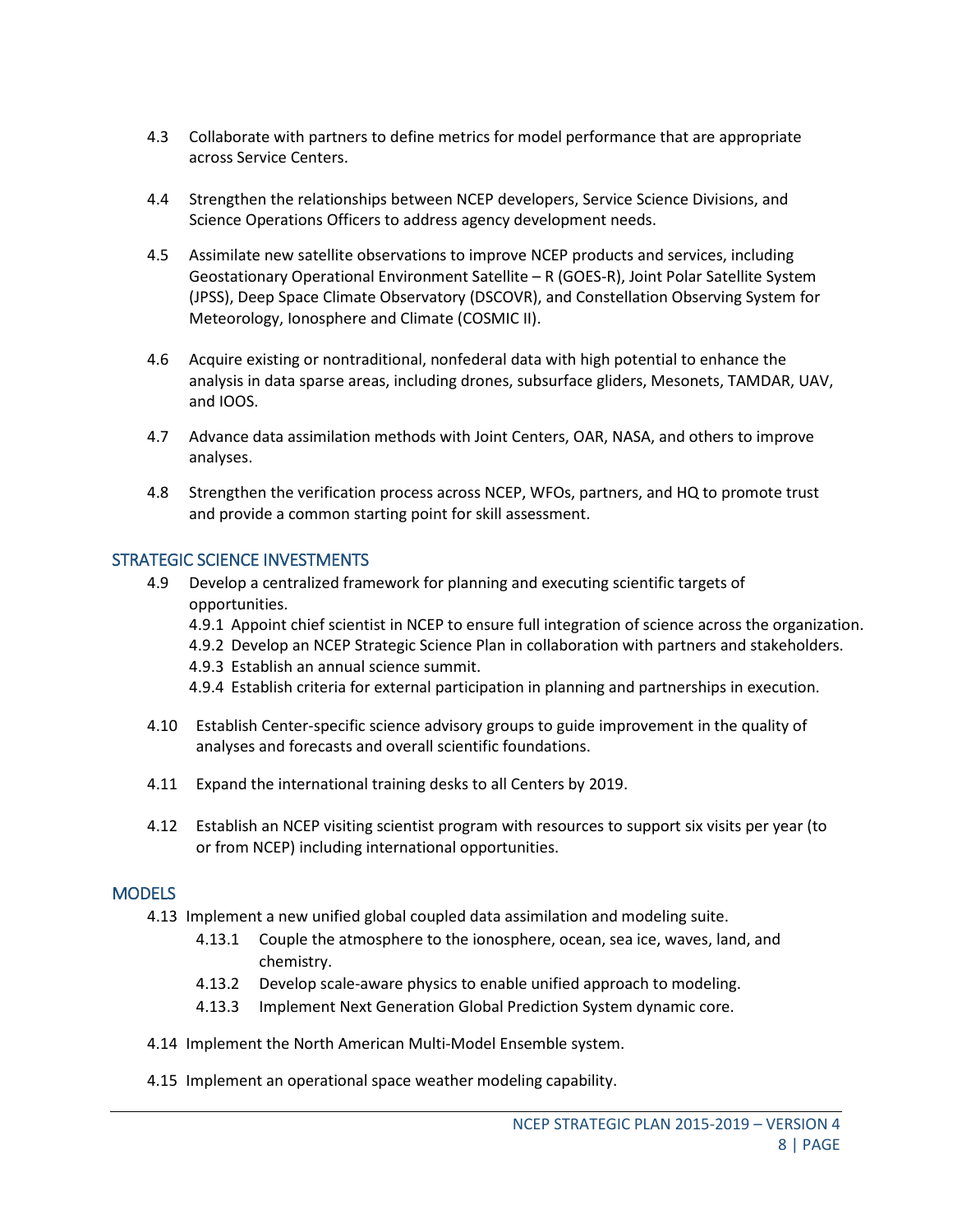- 4.16 Eliminate 3 significant bottle necks in the model implementation process.
- 4.17 Partner with OAR and Academia to implement a dedicated, rapidly updating short-range (12-15 hours) storm-scale ensemble to support emergency management and National Aerospace System decision-making on hourly time scales.
- 4.18 Implement a robust, multi-day convection-allowing ensemble system for US high resolution impact based decision support.

#### POST PROCESSING

- 4.19 Partner with the Meteorological Development Lab and NWS regions to develop an innovative ensemble post-processing strategy.
- 4.20 Support and leverage service center post-processing efforts for specialized applications, including a sustainable dissemination infrastructure

#### MODEL QUALITY & PERFORMANCE

- 4.21 Expand scope and better define processes and procedures to evaluate major modeling systems in partnership with the NWS SSDs and National Centers.
- 4.22 Reduce forecast outliers by 20% (frequency of busted forecast occurrence).
- 4.23 Improve ensemble spread and reliability appropriate to forecast lead times.

#### RESEARCH TO OPERATIONS & OPERATIONS TO RESEARCH

- 4.24 Increase the capacity of testbeds to enable more R2O and O2R.
	- 4.24.1 Double the investment in testbed infrastructure.
	- 4.24.2 Establish well defined metrics to measure the efficiency of the R2O process.
	- 4.24.3 Publish the end-to-end R2O process, including implementation guidelines.
- 4.25 Leverage test beds to share knowledge and best practices among Centers.

#### **PROCESS IMPROVEMENT TARGETS**

- 1. Needs are prioritized within the big picture and take into account funding
- 2. Implementable partner deliverables
- 3. Efforts are not redundant or conflicting
- 4. Culture encourages collaboration
- 4.26 Ensure operational priorities are captured in OAR announcement of opportunities.
- 4.27 Supply NCEP code in an easily available form to our partners to contribute to innovation and product development.

# **5.0 DATA, TECHNOLOGY & INFRASTRUCTURE**

**Strengthen the IT infrastructure, tools, and capabilities to integrate data streams, improve access, display, and timely dissemination and availability of data and information.**

#### NCEP AS A DATA PROVIDER

5.1 Provide earlier access to pre-implementation parallel and test models prior to the NCO 30 day parallel.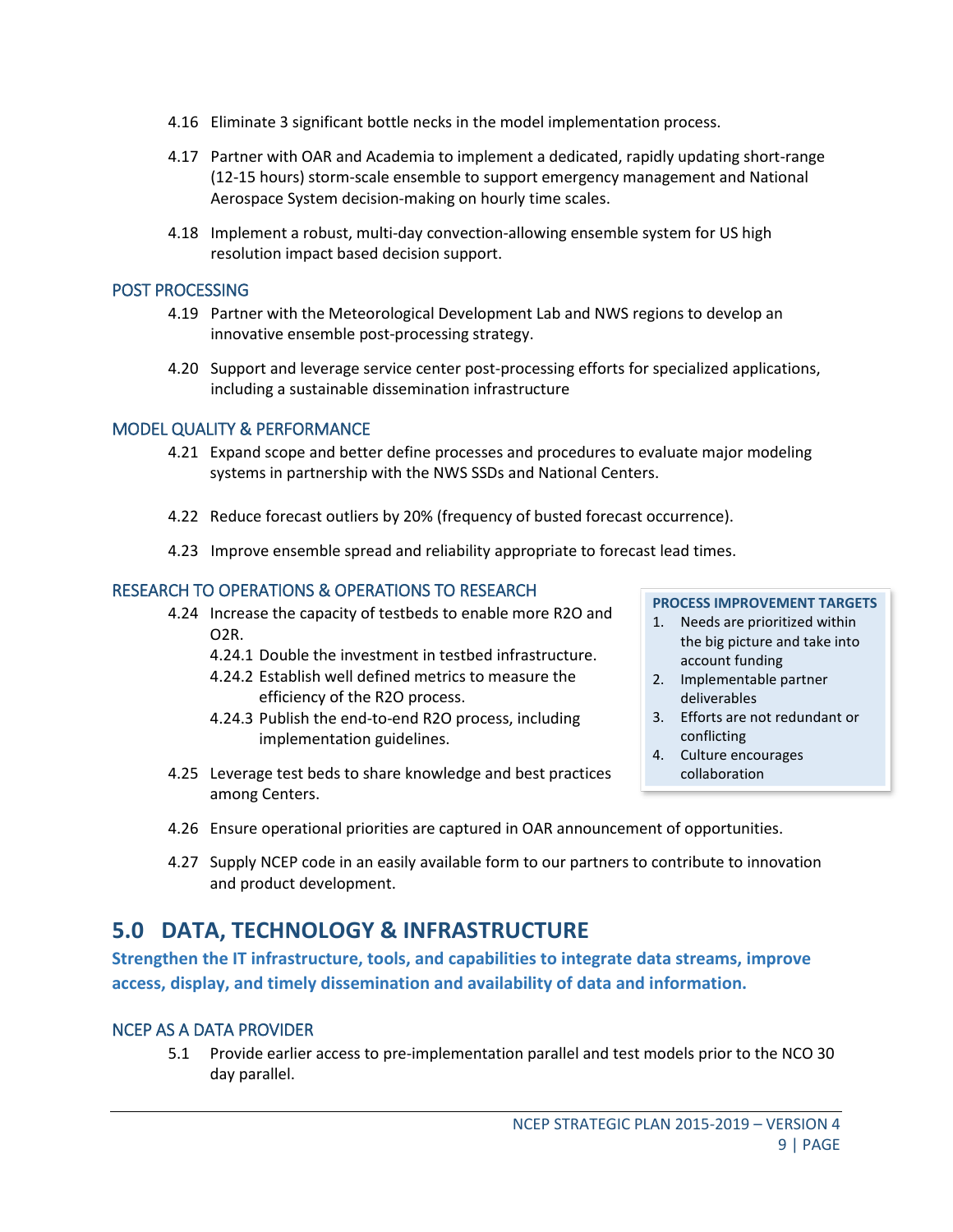- 5.2 Implement NOAA's Integrated Dissemination Program (IDP) system in College Park, MD and Boulder, CO to unify dissemination systems providing one easily accessible location to retrieve data.
- 5.3 Provide hourly Global Forecast model output to 5 days.

#### USER ENGAGEMENT & DATA AVAILABILITY

- 5.4 Utilize the NCEP user requirement collection process to identify format and data needs
- 5.5 Increase engagement with standards group to maintain supply and demand of Big Data to standardize data formats.
- 5.6 Promote innovation and collaboration between NCEP and partners by sharing all non-restricted data and code.

**Big Data** is an allencompassing term for any collection of data sets so large and complex that it becomes difficult to process them using traditional data processing applications.

#### AWIPS II

- 5.7 Complete the transition to a unified production system (e.g., AWIPS II) to meet NCEP's customer needs and increase collaboration.
	- 5.7.1 Ensure an integrated field structure by assuring AWIPS II meets forecaster requirements to gain universal NCEP-wide acceptance.
	- 5.7.2 Establish an effective process to enable specialized scientific tool development to sustain Center innovation, and scientific forecast leadership.
- 5.8 Expand and sustain effective real-time interactive forecaster displays to visualize and analyze next generation forecast data.
- 5.9 Provide a full Alternative Processing Site in Boulder, CO in the event of a loss of the NOAA Center for Weather and Climate Prediction or remote Center facility.

#### NETWORK & COMPUTING CAPACITY

- 5.10 Increase operational computing capacity to 8 Pflop per cluster to ensure NCEP is the world leader in operational numerical weather prediction by the end of FY19.
- 5.11 Invest in network storage and computing to ensure the NCEP remote Centers are fully utilizing Big Data, as measured by a 10X increase in the percentage of data available on the network.
- 5.12 Ensure that networks and storage are scaled to centralized computing.

#### OPTIMIZATION OF CODE & COMUPTING CAPABILITIES

- 5.13 Enhance system capacity by 25% by maximizing system efficiencies and eliminating unused code.
- 5.14 Consolidate data dissemination services and eliminate unused data to increase efficiency and eliminate conflicts.